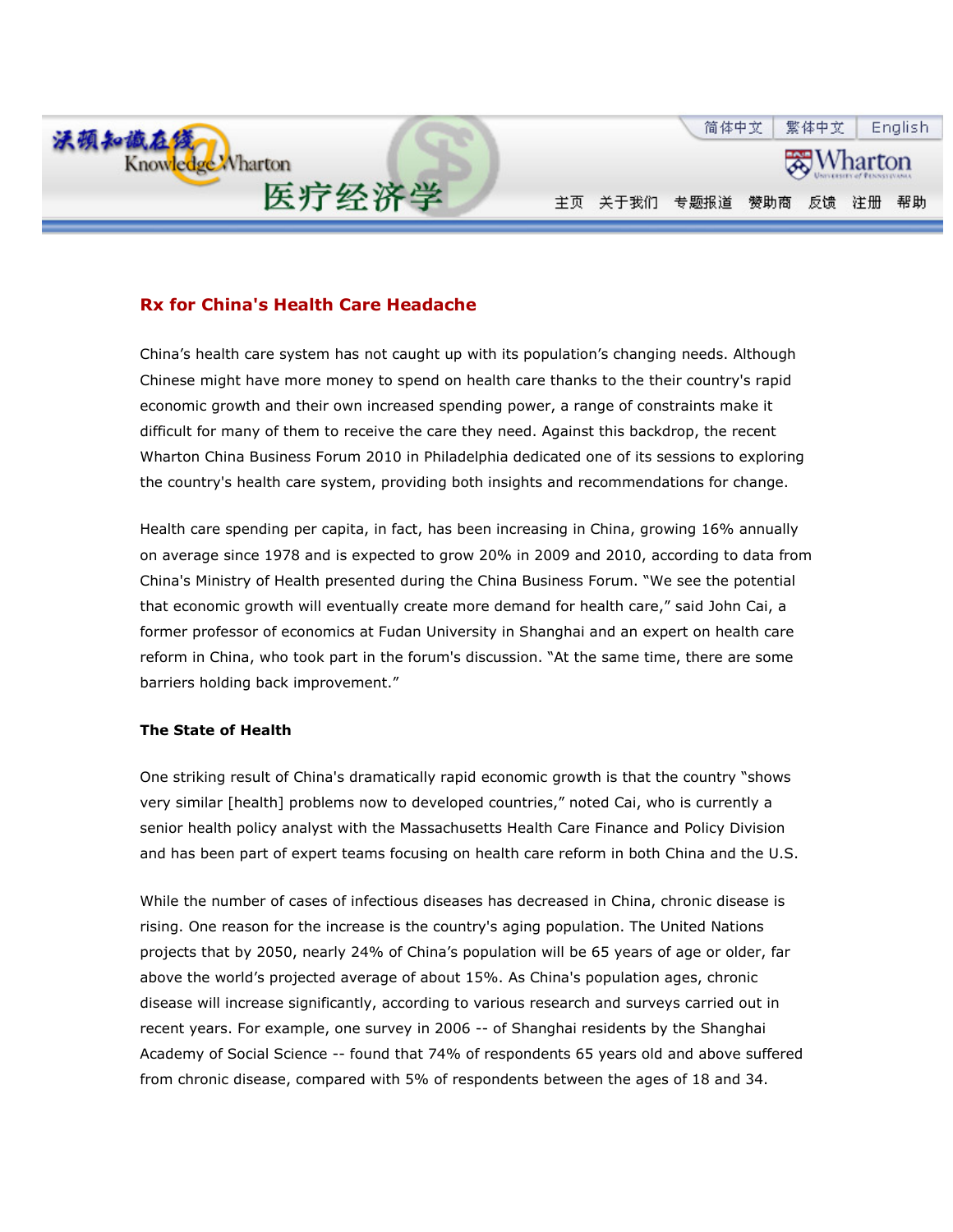Urbanization is another factor affecting China's health problems. In 1952, 12.5% of China's population lived in urban areas; in 2008, nearly 45% did. The lifestyle changes that come from living in a city have increased chronic health problems, such as obesity, diabetes and high cholesterol. For example, according to a 2002 survey published by People's Health & Hygiene Press, 10.6% of the population in China's large cities was obese, compared with 4.3% in rural areas. Urban Chinese also reported a greater number of cases of cancer, hypertension and heart problems.

However, as the forum's discussion highlighted, rural China faces its own health problems. According to the Health Ministry, life expectancy in large cities like Shanghai and Beijing is around 78 years, compared with an average 64.4 in semi-urban areas. Meanwhile, the mortality rates of newborns, infants, children and pregnant women are far higher in rural than in urban China. "We see a huge difference between rural and urban areas," said Cai. "The rural rates are almost double."

Yet rural residents do not spend as much money on health care as their urban counterparts. In 2007, rural residents spent RMB 349 (US\$51) per capita, while urban residents spent RMB 1,480 (US\$217). Rural Chinese "don't have the purchasing power to consume health care, which creates a huge barrier for health care in China," Cai added.

## Out of Pocket

Health insurance is not filling the gap. Although coverage today is widespread thanks to rural cooperatives introduced a few years ago -- around 13% of China's population is uninsured, compared with 16% or so in the U.S. -- health insurance benefits are often thin.

One upshot is that patients often end up paying a large part of their medical bills themselves. "China is the highest patient-pay-out-of-pocket country in the world," noted Sheldon Dorenfest, an international expert on health care systems improvement and another participant in the China Business Forum's health care session. Almost 60% of health care costs in China are paid directly by patiencts, said Dorenfest, who is president and CEO of The Dorenfest Group, a Chicago-based consultancy that specializes in IT systems for health care providers and is currently working with a number of hospitals in China.

Medicine accounts for a big part of the cost of hospital visits, according to data from the Ministry of Health that Dorenfest presented. The cost of an average outpatient hospital visit in 2007 was RMB 136, or about US\$20. Of that, about half was spent on drugs, slightly more than one-third on tests and even less than that on medical services.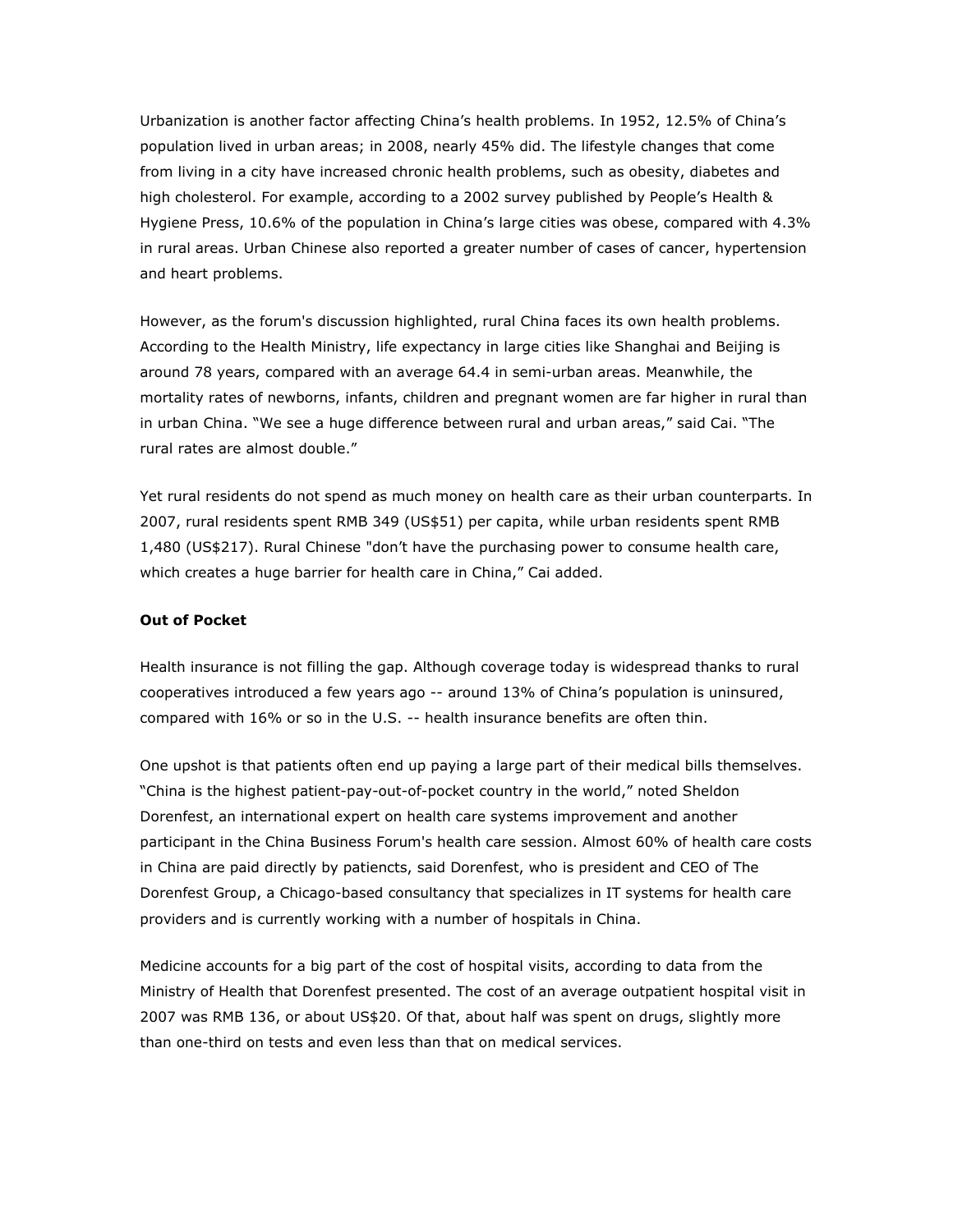"In Beijing, an average physician visit – that is, the service portion of the visit – costs about RMB 7, or about a dollar," Dorenfest said. "In [smaller cities], the average physician's visit is RMB 1 – about 15 cents."

The government's near monopoly on hospitals and strict regulations on physicians' pay exacerbate the problem. Most hospitals are public rather than private or non-profit, and 90% of beds are in public general hospitals. The situation is only changing slowly. "In recent years, they have opened some private hospitals, but these are mainly specialized," Cai noted.

## Public Vs. Private

Heavy government regulations make it difficult for foreign companies to acquire or set up hospitals in China or recruit physicians. The government has said addressing this is a priority as part of a larger health care reform program, "but right now, there's still no concrete plan, so it's really hard to open this up to competition," said Cai.

China also suffers from a lack of qualified physicians. Although China has more physicians per capita than in many other countries -- including India and Nigeria --few are fully educated. "Less than 1% of physicians [in China] receive a doctoral education … and only one-third of physicians have received college-level education or above," Cai said. "Even if people have money and insurance, it is difficult to get proper health care if there aren't enough doctors.… A lot of these doctors are still considered 'barefoot doctors,'" referring to health workers, who were given rudimentary training to bring basic health care to China's countryside in the 1960s and 1970s.

China's education system isn't to blame, experts at the forum noted. Enrollment in China's medical schools has been high. Between 1998 and 2007, 1.46 million students graduated from medical schools in the country. But less than one-forth become physicians. "That is a huge problem," Cai observed. "Why don't people want to be doctors? It's the opposite in the U.S."

The small numbers could be linked to the profession's low salaries. "Physicians are not compensated [in China] the way they are compensated in other countries," said Dorenfest. "That creates a variety of incentives to earn money in certain illegal, and some corrupt, ways. Those incentives mess up the health care system."

Experts suggest that medical school graduates decide to join the sales teams of pharmaceutical companies rather than becoming doctors because the pay is better. In China, physicians' salaries are kept low by government regulation and drugs are sold by hospitals instead of pharmacies. The result: Doctors' consultations are cheap but medicine is expensive, because hospitals mark up the price. Hospitals "have to make money from the drugs because